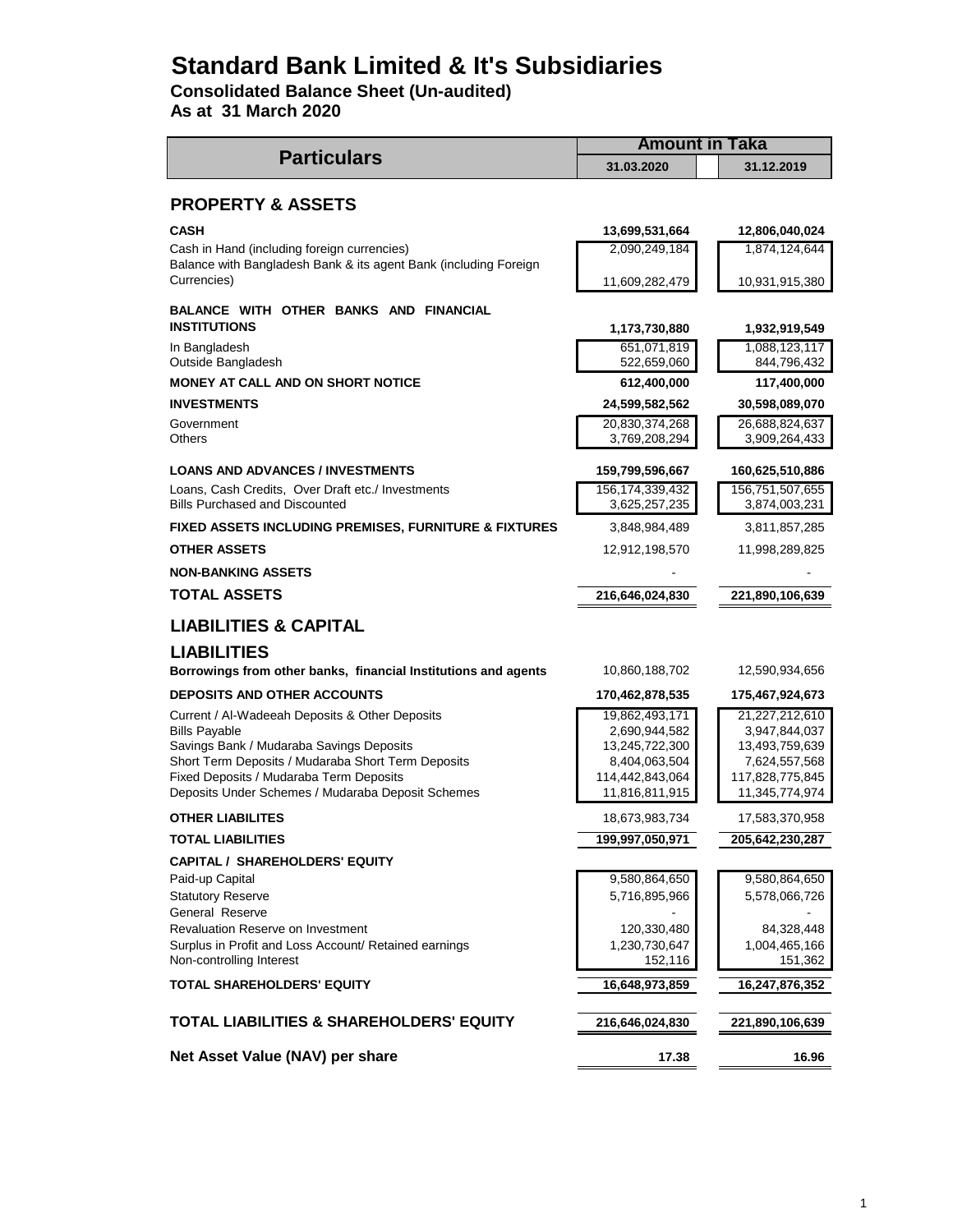# **Standard Bank Limited & It's Subsidiaries Consolidated Balance Sheet (Un-audited) As at 31 March 2020**

| <b>Particulars</b>                                                       | <b>Amount in Taka</b> |                |
|--------------------------------------------------------------------------|-----------------------|----------------|
|                                                                          | 31.03.2020            | 31.12.2019     |
| <b>OFF-BALANCE SHEET ITEMS</b>                                           |                       |                |
| <b>CONTINGENT LIABILITIES</b>                                            |                       |                |
| Acceptances and Endorsements                                             | 14,651,408,898        | 17,537,916,173 |
| Letters of Guarantee                                                     | 14,625,344,554        | 13,691,325,458 |
| Irrevocable Letters of Credit                                            | 11,564,896,088        | 11,328,500,692 |
| <b>Bills for Collection</b>                                              | 6,171,765,201         | 6,189,609,905  |
| <b>Other Contingent Liabilities</b>                                      |                       |                |
| <b>TOTAL:</b>                                                            | 47,013,414,741        | 48,747,352,228 |
| <b>OTHER COMMITMENTS:</b>                                                |                       |                |
| Documentary credits and short term trade-related transactions            |                       |                |
| Forward assets purchased and forward deposits placed                     |                       |                |
| Undrawn note issuance and revolving underwriting facilities              |                       |                |
| Undrawn formal standby facilities, credit lines and other<br>commitments |                       |                |

### **TOTAL OFF - BALANCE SHEET ITEMS 47,013,414,741** 48,747,352,228

200cr

Additional Managing Director **Managing Director** 

**Director** Chairman

 **Head of FAD Acting Company Secretary**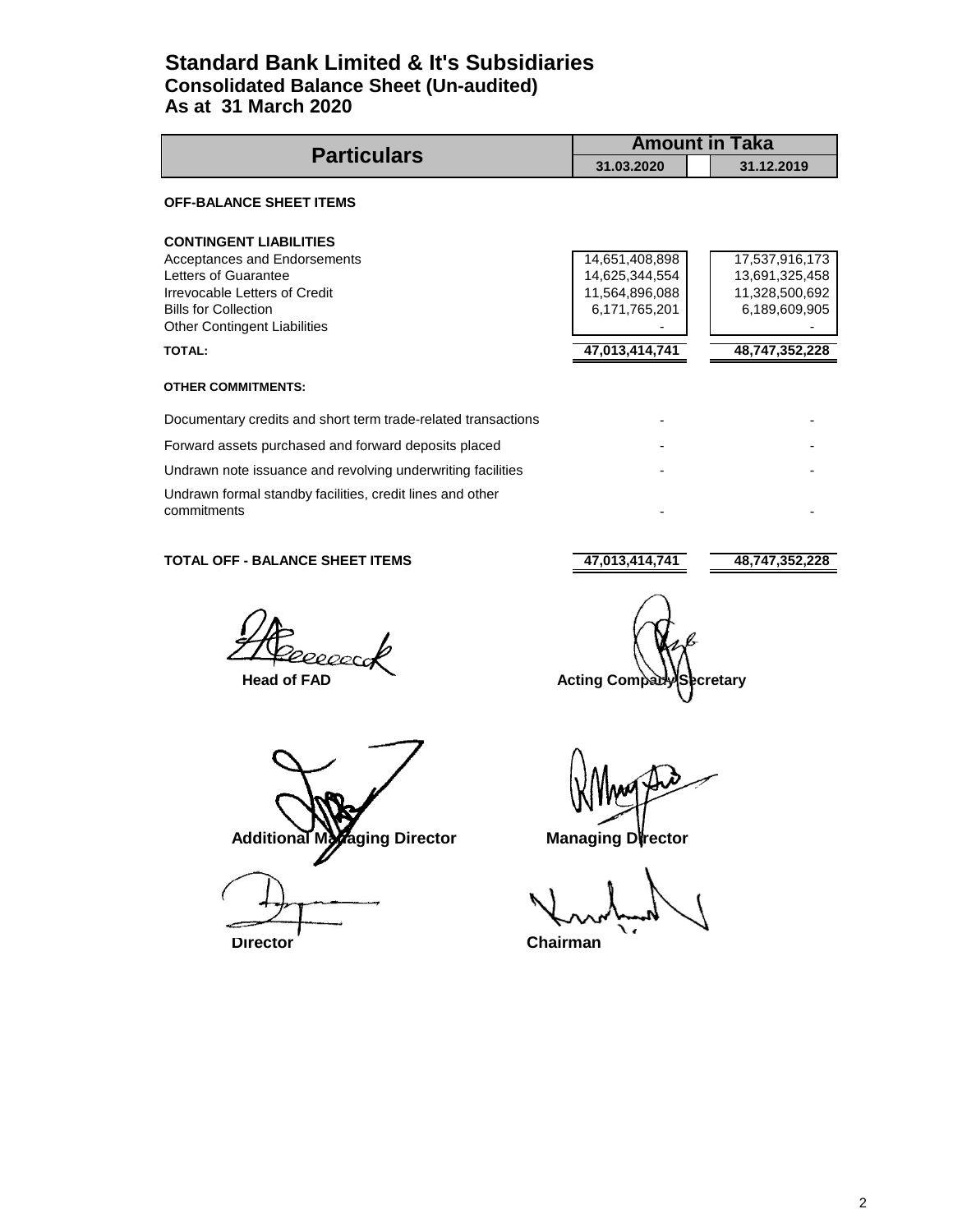# **Standard Bank Limited & It's Subsidiaries Consolidated Profit and Loss Account (Un-audited) for the year 1st Quarter ended 31 March 2020**

|                                                      | <b>Amount in Taka</b> |                                 |  |  |
|------------------------------------------------------|-----------------------|---------------------------------|--|--|
| <b>Particulars</b>                                   | January 2020 to       | January 2019 to                 |  |  |
|                                                      | <b>March, 2020</b>    | <b>March, 2019</b>              |  |  |
| Interest Income / Profit on Investment               | 4,644,456,659         | 3,786,672,643                   |  |  |
| Interest / Profit paid on Deposits & Borrowings etc. | 3,275,408,006         | 2,876,569,023                   |  |  |
| Net Interest / Profit on Investments                 |                       |                                 |  |  |
|                                                      | 1,369,048,653         | 910,103,620                     |  |  |
| Investment Income                                    | 369,415,949           | 354,793,367                     |  |  |
| Commission, Exchange Earnings & Brokerage            | 266,363,637           | 309,140,613                     |  |  |
| Other Operating Income                               | 80,170,602            | 81,599,662                      |  |  |
|                                                      | 715,950,189           | 745,533,642                     |  |  |
| TOTAL OPERATING INCOME ( A )                         | 2,084,998,842         | 1,655,637,261                   |  |  |
|                                                      |                       |                                 |  |  |
| Salary & Allowances                                  | 730,516,209           | 637,801,093                     |  |  |
| Rent, Taxes, Insurance, Electricity etc.             | 161,127,021           | 156,660,019                     |  |  |
| Legal Expenses                                       | 3,077,230             | 4,944,102                       |  |  |
| Postage, Stamp, Telecommunication etc.               | 5,595,439             | 7,673,320                       |  |  |
| Stationery, Printing, Advertisement etc.             | 14,954,820            | 29,800,021                      |  |  |
| Managing Director's salary & fees                    | 2,699,194             | 2,010,000                       |  |  |
| Directors' Fee & Other benefits                      | 967,836               | 1,494,243                       |  |  |
| <b>Audit Fees</b>                                    | 7,000                 | 46,000                          |  |  |
| Charges on loan losses                               | 20,000,000            | 2,045,552                       |  |  |
| Depreciation and Repair of Bank's Assets             | 87,657,644            | 67,477,876                      |  |  |
| <b>Other Expenses</b>                                | 146,249,509           | 88,707,431                      |  |  |
| TOTAL OPERATING EXPENSES (B)                         | 1,172,851,901         | 998,659,655                     |  |  |
| Profit / (Loss) Before Provision (C) = (A-B)         | 912,146,940           | 656,977,606                     |  |  |
| <b>Provision for Loans/ investments</b>              |                       |                                 |  |  |
| <b>Specific Provision</b>                            | 185,505,740           | 324,334,533                     |  |  |
| <b>General Provision</b>                             | 11,869,440            | 5,665,468                       |  |  |
| Provision for Off-Balance Sheet items                |                       | 707,339                         |  |  |
| Provision for diminution in value of investments     | 5,102,454             | 10,739,302                      |  |  |
| Provision for impairment of client margin loan       | 6,797,359             | 6,300,348                       |  |  |
| <b>Other Provision</b>                               |                       |                                 |  |  |
| Total Provision (D)                                  | 209,274,993           | 347,746,989                     |  |  |
| Total Profit / (Loss) before Taxes (E)=( C - D )     | 702,871,948           | 309,230,617                     |  |  |
| <b>Provision for Taxation</b>                        | 337,918,184           | 202,985,410                     |  |  |
| <b>Current Tax</b>                                   | 336,427,525           | 201,937,068                     |  |  |
| Deferred Tax                                         | 1,490,658             | 1,048,343                       |  |  |
| Net Profit / (Loss) after Taxation :                 | 364,953,764           | 106,245,207                     |  |  |
| Retained earnings brought forward from previous year | 1,004,606,123         | 933,541,468                     |  |  |
| Net Profit available for distribution                | 1,369,559,887         | 1,039,786,675                   |  |  |
| <b>Appropriations:</b>                               |                       |                                 |  |  |
| <b>Statutory Reserve</b>                             | 138,829,240           | 59,939,155                      |  |  |
| Non-controlling interest                             | 753                   | 734                             |  |  |
| General reserve                                      |                       |                                 |  |  |
| Dividend                                             |                       |                                 |  |  |
| <b>Retained Earnings carried forward</b>             | 1,230,729,894         | 979,846,785                     |  |  |
|                                                      |                       |                                 |  |  |
| <b>Consolidatd Earning per Share (EPS):</b>          | 0.38                  | 0.11                            |  |  |
| <b>Bank Earning per Share (EPS):</b>                 | 0.38                  | 0.11                            |  |  |
|                                                      |                       |                                 |  |  |
|                                                      |                       |                                 |  |  |
| <b>Head of FAD</b>                                   |                       | <b>Acting Company Secretary</b> |  |  |



Additional Managing Director **Managing Director** 

Chairman<sup>1</sup>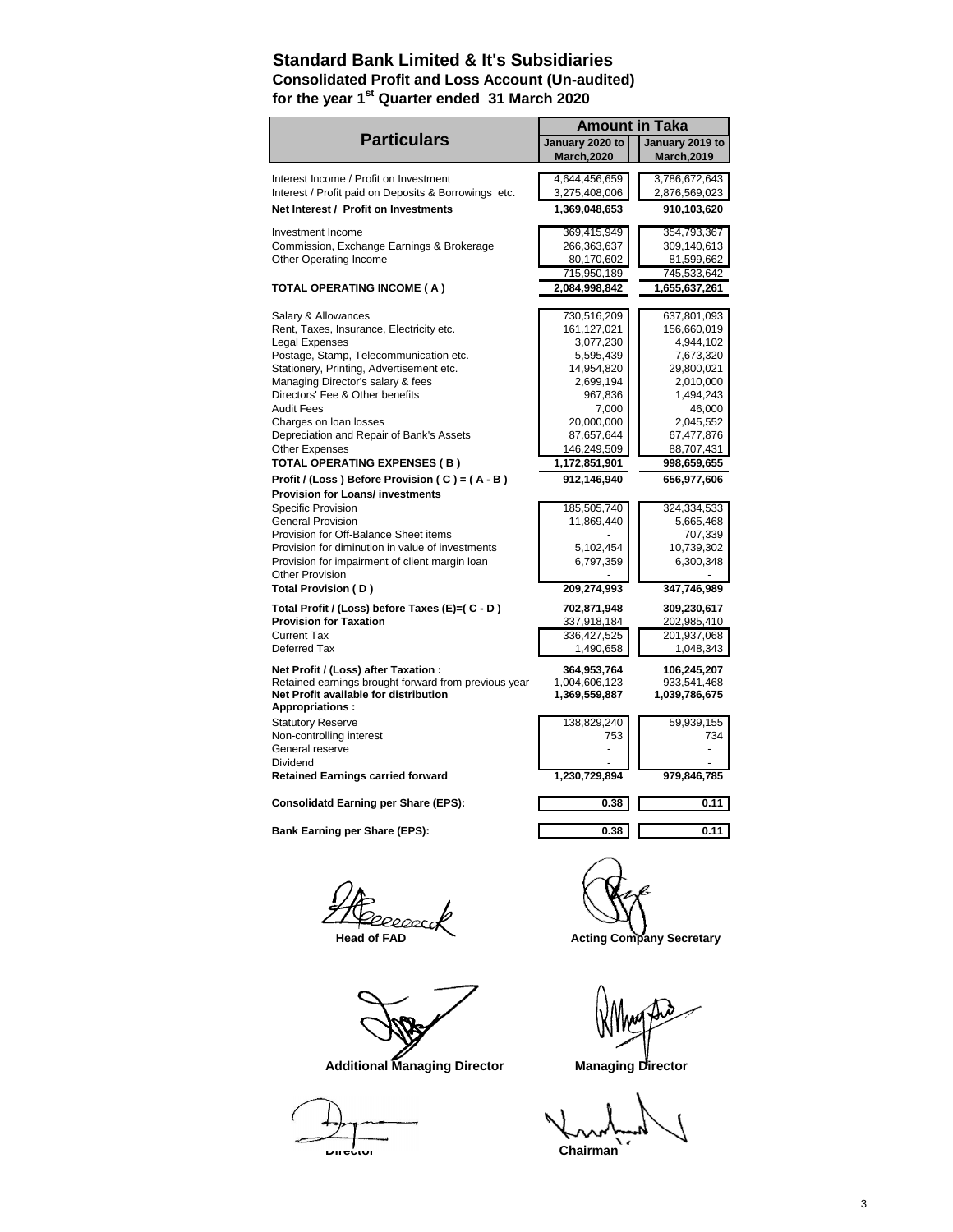### **Standard Bank Limited & It's Subsidiaries Consolidated Cash Flow Statement (Un-audited) for the year 1st Quarter ended 31 March 2020**

|                                                                                                | <b>Amount in Taka</b>                 |                                       |
|------------------------------------------------------------------------------------------------|---------------------------------------|---------------------------------------|
| <b>Particulars</b>                                                                             | January 2020 to<br><b>March, 2020</b> | January 2019 to<br><b>March, 2019</b> |
| A) CASH FLOWS FROM OPERATING ACTIVITIES                                                        |                                       |                                       |
| Interest receipts in Cash                                                                      | 4,835,757,520                         | 3,952,652,760                         |
| Interest payments in Cash                                                                      | (3,301,084,498)                       | (3, 127, 077, 864)                    |
| Dividend receipts                                                                              | 2,835,428                             | 8,697,410                             |
| Fee and commission receipts in Cash                                                            | 159,499,858                           | 217,349,202                           |
| Recoveries on loans previously written off                                                     | 55.655                                | 4,971,788                             |
| Cash Payments to employees                                                                     | (733, 215, 403)                       | (639, 811, 093)                       |
| Cash Payments to suppliers                                                                     | (14,954,820)                          | (29,800,021)                          |
| Income taxes paid                                                                              | (308, 958, 027)                       | (217, 026, 557)                       |
| Receipts from other operating activities                                                       | 108,297,996                           | 73,638,070                            |
| Payments for other operating activities                                                        | (339, 444, 693)                       | (273, 161, 345)                       |
| Cash generated from operating activities before changes in<br>operating assets and liabilities | 408,789,017                           | (29, 567, 650)                        |
| Increase / (Decrease) in operating assets and liabilities<br>Statutory deposits                |                                       |                                       |
| Purchase of trading securities                                                                 | 140,056,139                           | (16, 483, 330)                        |
| Loans and advances to other banks                                                              |                                       |                                       |
| Loans and advances to customers                                                                | 825,914,219                           | (2,947,931,748)                       |
| Other assets                                                                                   | (536, 963, 645)                       | (508, 800, 269)                       |
| Deposits from other banks                                                                      | 2,280,000,000                         | (1,350,000,000)                       |
| Deposits from customers                                                                        | (7,259,369,646)                       | 6,695,983,153                         |
| Other liabilities account of customers                                                         |                                       |                                       |
| <b>Trading liabilities</b>                                                                     | (1,730,745,954)                       | 1,653,969,552                         |
| Other liabilities                                                                              | 537,566,670                           | 294,421,348                           |
|                                                                                                | (5,743,542,218)                       | 3,821,158,705                         |
| Net cash flows from operating activities (A)<br>B) CASH FLOWS FROM INVESTING ACTIVITIES        | (5,334,753,201)                       | 3,791,591,056                         |
| Proceeds from sale of non-trading securities                                                   |                                       |                                       |
| Payments for Purchase of securities                                                            |                                       |                                       |
| Purchase of property, plant & equipment                                                        | (37, 260, 009)                        | (127, 293, 509)                       |
| Sale of property, plant & equipment                                                            |                                       | 96,722                                |
| Purchase / sale of subsidiary                                                                  |                                       |                                       |
| Net cash flow from investing activities (B)<br>C) CASH FLOWS FROM FINANCING ACTIVITIES         | (37, 260, 009)                        | (127, 196, 786)                       |
| Received from issue of loan capital and debt security                                          |                                       |                                       |
| Received for redemption of loan capital and debt security                                      |                                       |                                       |
| Receipts from issue of ordinary shares<br>Dividends paid                                       |                                       |                                       |
| Net cash flow from financing activities (C)                                                    |                                       |                                       |
| D) NET INCREASE/(DECREASE) IN CASH AND CASH EQUIVALENTS (A+B+C)                                |                                       |                                       |
|                                                                                                | (5,372,013,209)                       | 3,664,394,270                         |
| E) EFFECTS OF EXCHANGE RATE CHANGES ON CASH AND CASH EQUIVALENTS                               | 106,863,779                           | 91,791,411                            |
| F) CASH AND CASH EQUIVALENTS AT BEGINNING OF THE YEAR                                          | 41,460,855,762                        | 32,055,990,539                        |
| G) CASH AND CASH EQUIVALENTS AT END OF THE QUARTER (D+E+F)                                     | 36, 195, 706, 331                     | 35,812,176,219                        |
| CASH AND CASH EQUIVALENTS AT END OF THE QUARTER                                                |                                       |                                       |
| Cash in hand (including foreign currencies)                                                    | 2,090,249,184                         | 1,899,863,575                         |
| Balance with Bangladesh Bank and its agent bank(s)(including foreign                           | 11,609,282,479                        | 8,839,381,382                         |
| currencies)                                                                                    |                                       |                                       |
| Balance with other Banks and financial institutions                                            | 1,173,730,880                         | 3,895,531,549                         |
| Money at Call and Short Notice                                                                 | 612,400,000                           | 850,000,000                           |
| Govt. Security/Reverse repo (Less:Revaluation Reserve on Investment)<br>Prize Bonds            | 20,705,616,488                        | 20,324,301,814<br>3,097,900           |
|                                                                                                | 4,427,300<br>36,195,706,331           | 35,812,176,220                        |
|                                                                                                |                                       |                                       |
| Net Operating Cash Flows (NOCF) per Share                                                      | (5.57)                                | 3.96                                  |

,<br>20000cc

Additional Managing Director **Managing Director** 

 **Head of FAD** Acting Company Secretary

**Director** Chairman<sup>o</sup>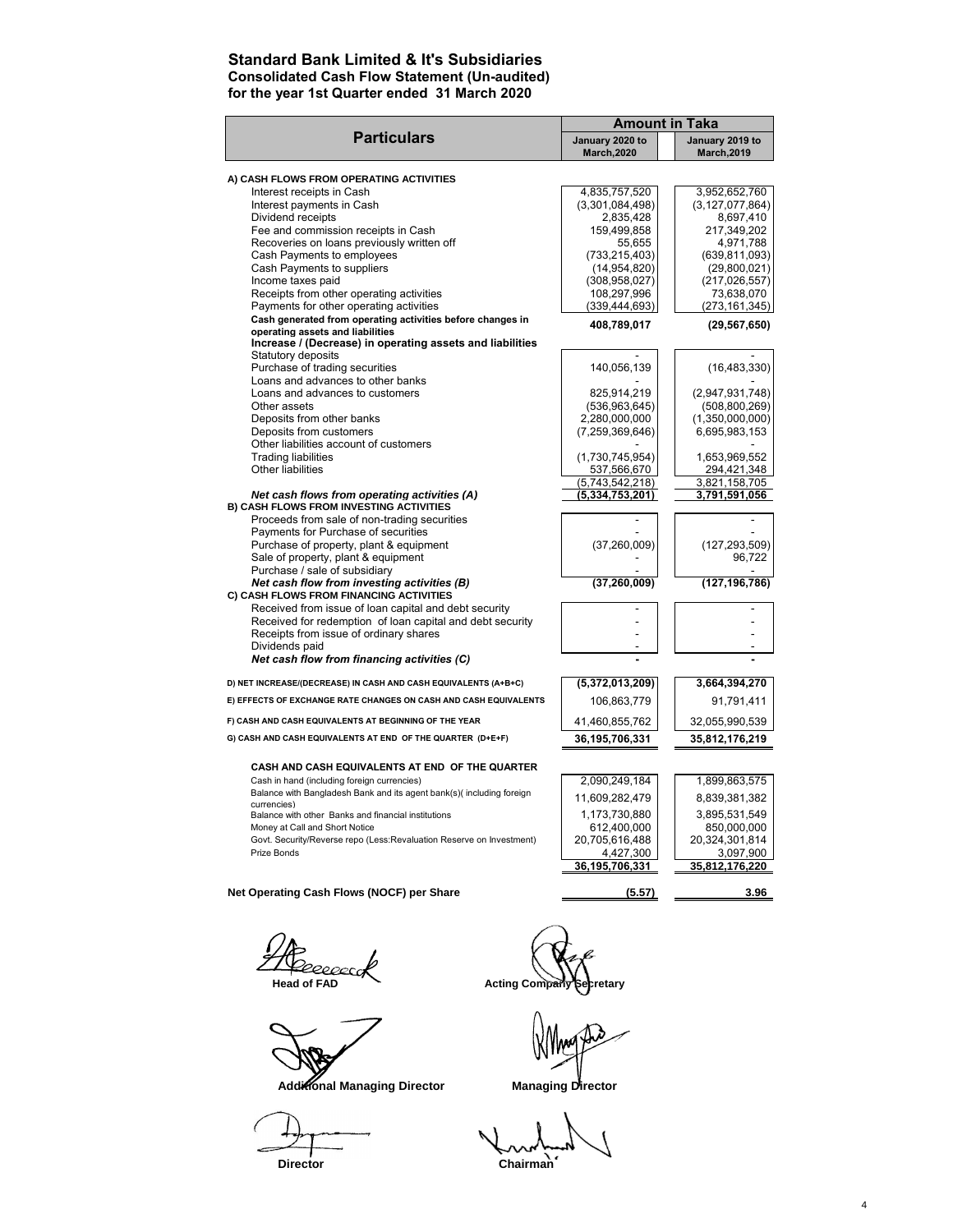# **Standard Bank Limited & It's Subsidiaries Consolidated Statement of Changes in Shareholders' Equity (Un-audited) for the year 1st Quarter ended 31 March 2020**

| (Amount in Taka)                                                |                 |                                    |                                    |                                                   |                                         |                |
|-----------------------------------------------------------------|-----------------|------------------------------------|------------------------------------|---------------------------------------------------|-----------------------------------------|----------------|
| <b>Particulars</b>                                              | Paid up Capital | <b>Statutory</b><br><b>Reserve</b> | <b>Minority</b><br><b>Interest</b> | <b>Revaluation</b><br>gain/loss on<br>investments | <b>Profit &amp; Loss</b><br>surplus A/c | <b>Total</b>   |
| Balance as on 1-1-2020                                          | 9,580,864,650   | 5,578,066,726                      | 151,362                            | 84,328,448                                        | 1,004,465,166                           | 16,247,876,352 |
| Prior years adjustement                                         |                 |                                    |                                    |                                                   |                                         |                |
| Changes in accounting policy                                    |                 |                                    |                                    |                                                   |                                         |                |
| <b>Restated Balance</b>                                         | 9,580,864,650   | 5,578,066,726                      | 151,362                            | 84,328,448                                        | 1,004,465,166                           | 16,247,876,352 |
| Surplus/Deficit on revaluation of properties                    |                 |                                    |                                    |                                                   |                                         |                |
| Adjustment of last year revaluation gain on<br>investments      |                 |                                    |                                    | (84, 328, 448)                                    |                                         | (84, 328, 448) |
| Surplus/Deficit on revaluation of investment                    |                 |                                    |                                    | 120,330,480                                       |                                         | 120,330,480    |
| Currency translation difference                                 |                 |                                    |                                    |                                                   | 141,711                                 | 141,711        |
| Net gains and losses not recongnised in the<br>income statement |                 |                                    |                                    |                                                   |                                         |                |
| Addition during the period                                      |                 |                                    |                                    |                                                   |                                         |                |
| Adjustment of last year                                         |                 |                                    |                                    |                                                   |                                         |                |
| Net profit for the period                                       |                 |                                    |                                    |                                                   | 364,953,764                             | 364,953,764    |
| Dividends (Cash & Bonus shares)                                 |                 |                                    |                                    |                                                   |                                         |                |
| <b>Minority Interest</b>                                        |                 |                                    | 753                                |                                                   | (753)                                   |                |
| <b>Issue of Right Shares</b>                                    |                 |                                    |                                    |                                                   |                                         |                |
| Appropriation made during the year                              |                 | 138,829,240                        |                                    |                                                   | (138, 829, 240)                         |                |
| <b>Balance as on 31.03.2020</b>                                 | 9,580,864,650   | 5,716,895,966                      | 152,116                            | 120,330,480                                       | 1,230,730,647                           | 16,648,973,859 |
| <b>Balance as on 31.03.2019</b>                                 | 8,709,876,960   | 5,076,796,939                      | 153,696                            | 133,307,405                                       | 979,847,520                             | 14,899,982,520 |

eeeec

Additional Managing Director **Managing Director** 

 **Head of FAD Acting Company Secretary** 

 **Director Chairman**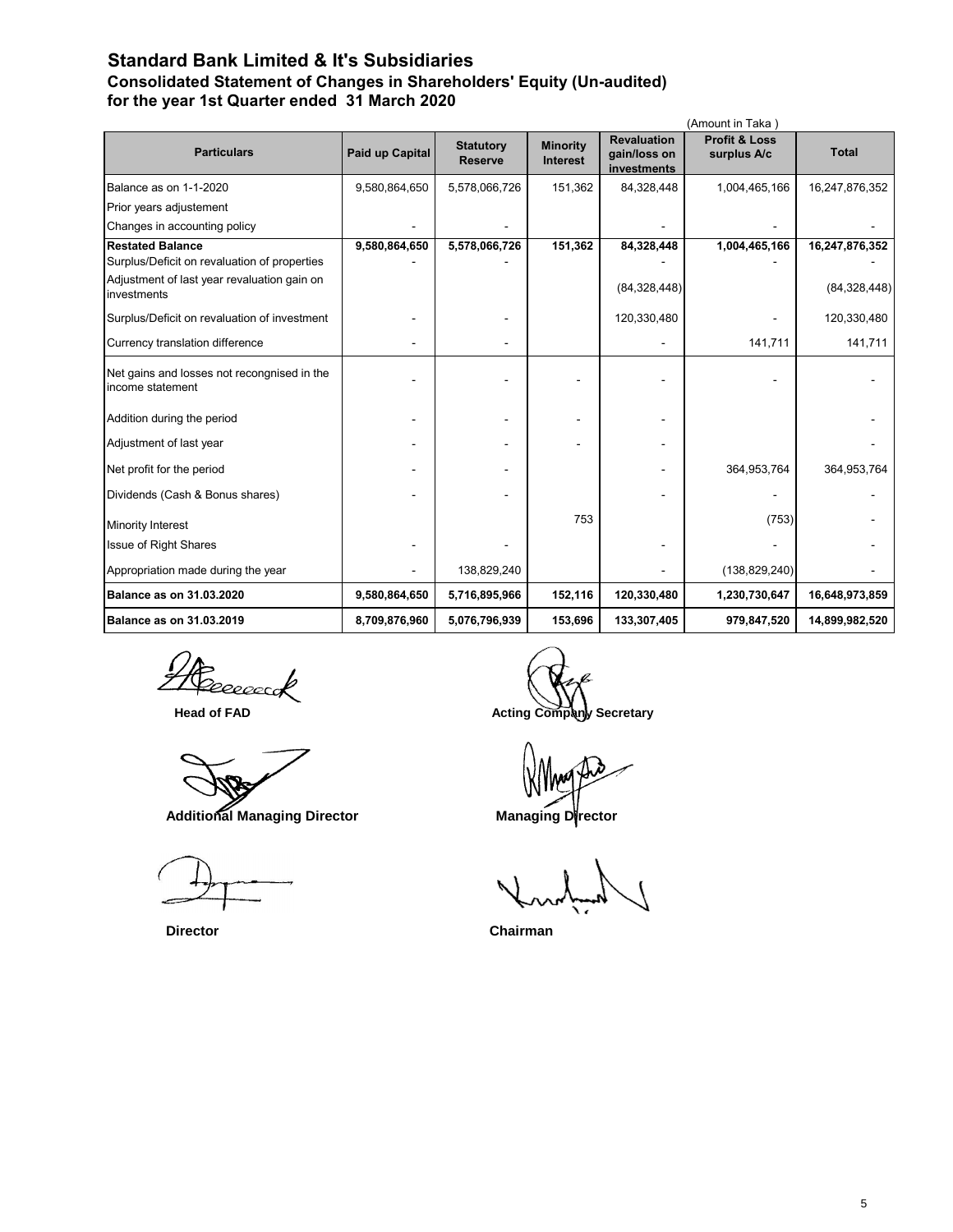# **As at 31 March 2020 Standard Bank Limited Balance Sheet (Un-audited)**

|                                                                                                                 | <b>Amount in Taka</b>            |                                  |  |
|-----------------------------------------------------------------------------------------------------------------|----------------------------------|----------------------------------|--|
| <b>Particulars</b>                                                                                              | 31.03.2020                       | 31.12.2019                       |  |
| <b>PROPERTY &amp; ASSETS</b>                                                                                    |                                  |                                  |  |
| <b>CASH</b>                                                                                                     | 13,634,940,118                   | 12,741,448,478                   |  |
| Cash in Hand (including foreign currencies)<br>Balance with Bangladesh Bank & its agent Bank (including Foreign | 2,025,657,639                    | 1,809,533,099                    |  |
| Currencies)                                                                                                     | 11,609,282,479                   | 10,931,915,380                   |  |
| <b>OTHER</b><br><b>BANKS</b><br><b>AND</b><br><b>BALANCE WITH</b><br><b>FINANCIAL INSTITUTIONS</b>              | 992,785,762                      | 1,792,218,031                    |  |
| In Bangladesh<br>Outside Bangladesh                                                                             | 573,005,150<br>419,780,612       | 1,044,472,813<br>747,745,218     |  |
| <b>MONEY AT CALL AND ON SHORT NOTICE</b>                                                                        | 612,400,000                      | 117,400,000                      |  |
| <b>INVESTMENTS</b>                                                                                              | 26,721,219,798                   | 32,688,659,016                   |  |
| Government<br><b>Others</b>                                                                                     | 20,830,374,268<br>5,890,845,530  | 26,688,824,637<br>5,999,834,379  |  |
| <b>LOANS AND ADVANCES / INVESTMENTS</b>                                                                         | 157,246,406,220                  | 158,079,995,226                  |  |
| Loans, Cash Credits, Over Draft etc./ Investments<br><b>Bills Purchased and Discounted</b>                      | 153,621,148,985<br>3,625,257,235 | 154,205,991,995<br>3,874,003,231 |  |
| FIXED ASSETS INCLUDING PREMISES, FURNITURE & FIXTURES                                                           | 3,830,603,723                    | 3,792,928,634                    |  |
| <b>OTHER ASSETS</b>                                                                                             | 12,169,438,599                   | 11,265,769,250                   |  |
| <b>NON-BANKING ASSETS</b>                                                                                       |                                  |                                  |  |
| <b>TOTAL ASSETS</b>                                                                                             | 215,207,794,219                  | 220,478,418,636                  |  |
| <b>LIABILITIES &amp; CAPITAL</b>                                                                                |                                  |                                  |  |
| <b>LIABILITIES</b><br>Borrowings from other banks, financial Institutions and agents                            | 10,794,418,506                   | 12,511,022,969                   |  |
| <b>DEPOSITS AND OTHER ACCOUNTS</b>                                                                              | 170,459,831,497                  | 175,466,124,086                  |  |
| Current / Al-Wadeeah Deposits & Other Deposits                                                                  | 19,859,446,133                   | 21,225,412,023                   |  |
| <b>Bills Payable</b>                                                                                            | 2,690,944,582                    | 3,947,844,037                    |  |
| Savings Bank / Mudaraba Savings Deposits                                                                        | 13,245,722,300                   | 13,493,759,639                   |  |
| Short Term Deposits / Mudaraba Short Term Deposits<br>Fixed Deposits / Mudaraba Term Deposits                   | 8,404,063,504<br>114,442,843,064 | 7,624,557,568<br>117,828,775,845 |  |
| Deposits Under Schemes / Mudaraba Deposit Schemes                                                               | 11,816,811,915                   | 11,345,774,974                   |  |
| <b>OTHER LIABILITES</b>                                                                                         | 17,265,185,914                   | 16,210,146,577                   |  |
| <b>TOTAL LIABILITIES</b>                                                                                        | 198,519,435,917                  | 204, 187, 293, 632               |  |
| <b>CAPITAL / SHAREHOLDERS' EQUITY</b>                                                                           |                                  |                                  |  |
| Paid-up Capital                                                                                                 | 9,580,864,650                    | 9,580,864,650                    |  |
| <b>Statutory Reserve</b><br>General Reserve                                                                     | 5,716,895,966                    | 5,578,066,726                    |  |
| Revaluation Reserve on Investment<br>Surplus in Profit and Loss Account/ Retained earnings                      | 120,330,480<br>1,270,267,205     | 84,328,448<br>1,047,865,181      |  |
| <b>TOTAL SHAREHOLDERS' EQUITY</b>                                                                               | 16,688,358,301                   | 16,291,125,005                   |  |
| <b>TOTAL LIABILITIES &amp; SHAREHOLDERS' EQUITY</b>                                                             | 215,207,794,218                  | 220,478,418,637                  |  |
| Net Asset Value (NAV) per share                                                                                 | 17.42                            | 17.00                            |  |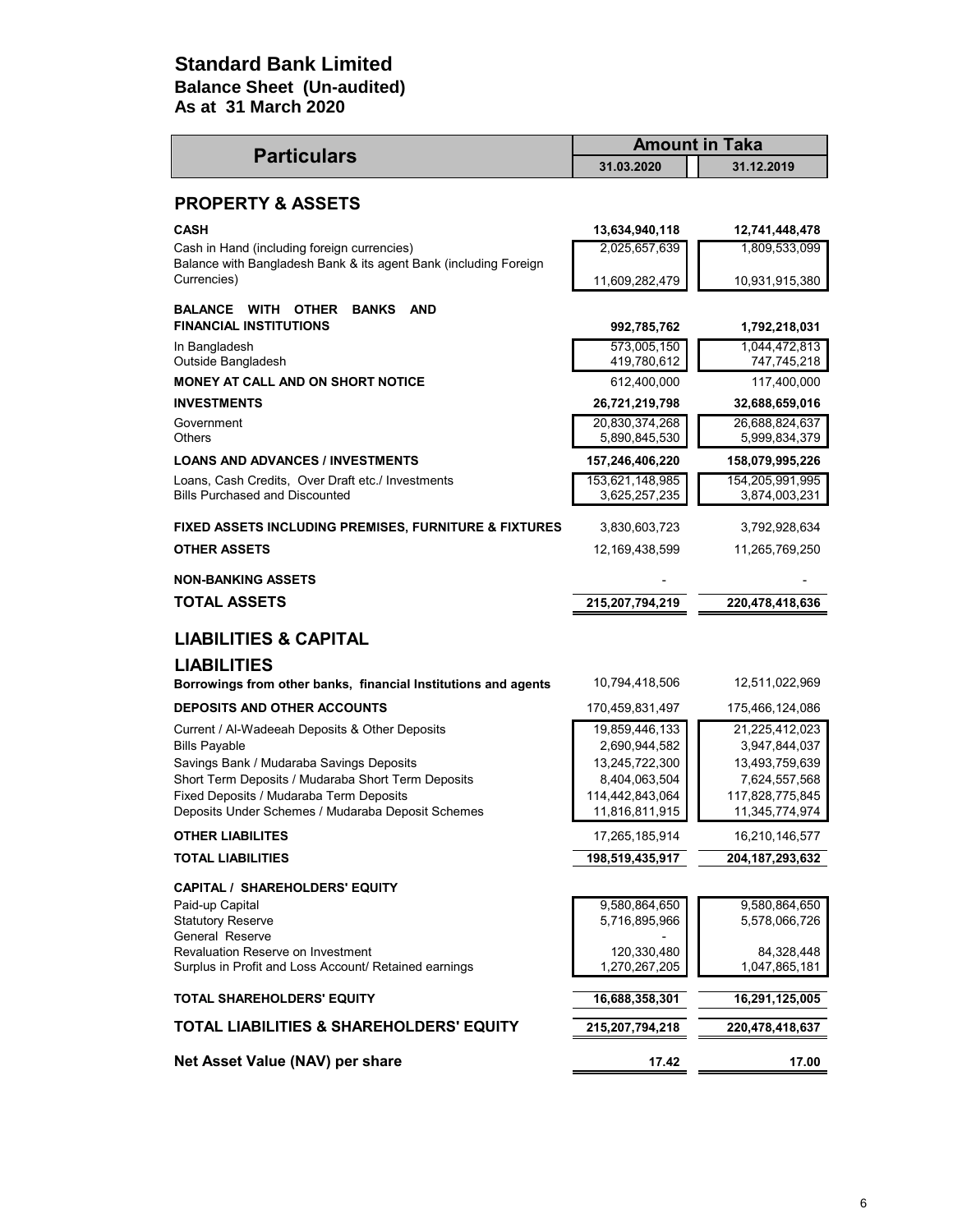# **As at 31 March 2020 Standard Bank Limited Balance Sheet (Un-audited)**

| <b>Particulars</b>                                                       |              | <b>Amount in Taka</b> |                |
|--------------------------------------------------------------------------|--------------|-----------------------|----------------|
|                                                                          | <b>Notes</b> | 31.03.2020            | 31.12.2019     |
| <b>OFF-BALANCE SHEET ITEMS</b>                                           |              |                       |                |
| <b>CONTINGENT LIABILITIES</b>                                            |              |                       |                |
| Acceptances and Endorsements                                             | 17.1         | 14,651,408,898        | 17,537,916,173 |
| Letters of Guarantee                                                     | 17.2         | 14,625,344,554        | 13,691,325,458 |
| Irrevocable Letters of Credit                                            | 17.3         | 11,564,896,088        | 11,328,500,692 |
| <b>Bills for Collection</b>                                              | 17.4         | 6,171,765,201         | 6,189,609,905  |
| <b>Other Contingent Liabilities</b>                                      | 17.5         |                       |                |
| <b>TOTAL:</b>                                                            |              | 47,013,414,741        | 48,747,352,228 |
| <b>OTHER COMMITMENTS:</b>                                                |              |                       |                |
| Documentary credits and short term trade-related transactions            |              |                       |                |
| Forward assets purchased and forward deposits placed                     |              |                       |                |
| Undrawn note issuance and revolving underwriting facilities              |              |                       |                |
| Undrawn formal standby facilities, credit lines and other<br>commitments |              |                       |                |

### **TOTAL OFF - BALANCE SHEET ITEMS 47,013,414,741 48,747,352,228**

20000

Additional Managing Director **Managing Director** 

 **Head of FAD** Acting Company Secretary

 **Director Chairman**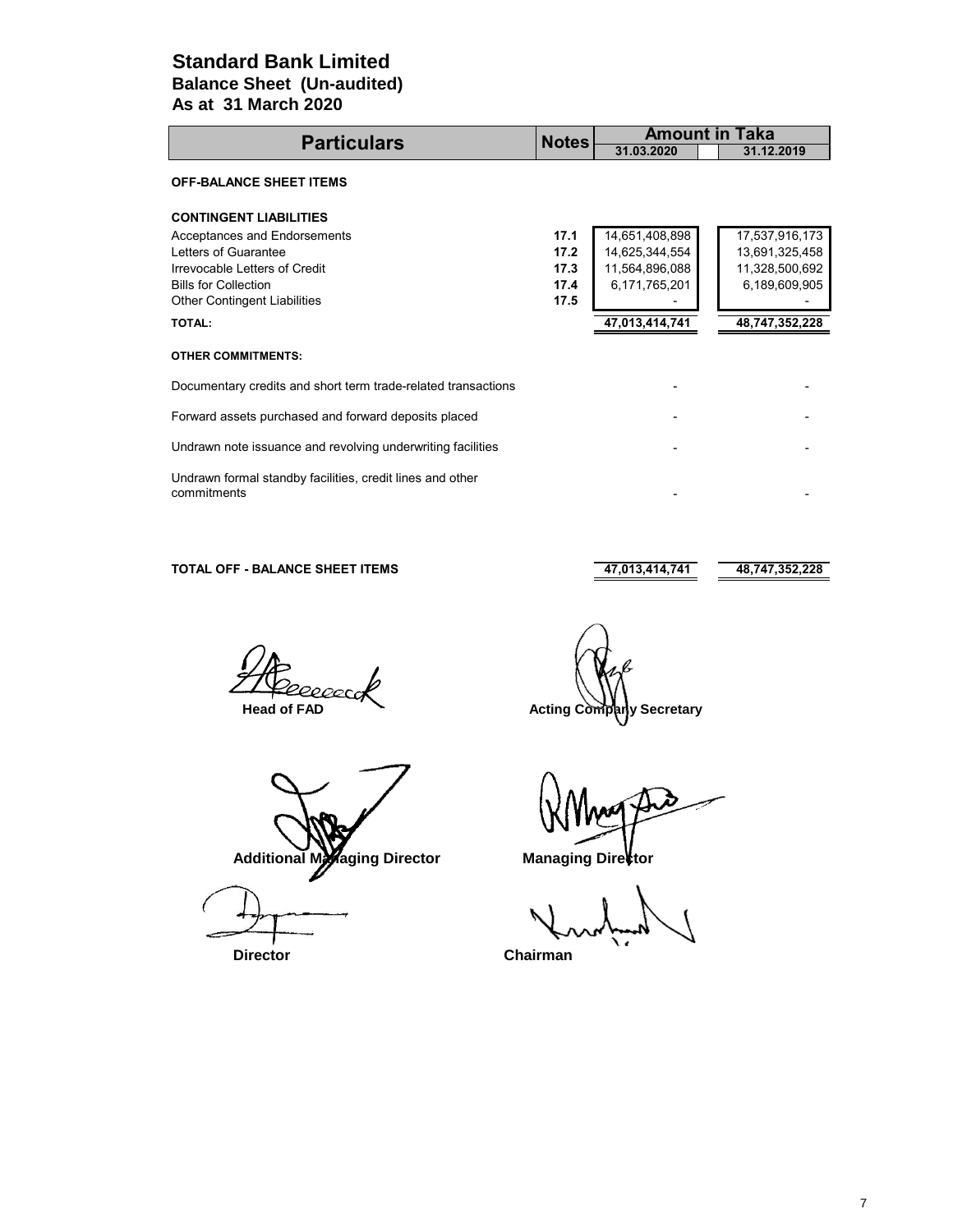# **Standard Bank Limited**

# **Profit and Loss Account (Un-audited) for the year 1st Quarter ended 31 March 2020**

|                                                                                                                                                                                                                                                                                                                                                                                                                                                            | <b>Amount in Taka</b>                                                                                                                                                          |                                                                                                                                                                               |
|------------------------------------------------------------------------------------------------------------------------------------------------------------------------------------------------------------------------------------------------------------------------------------------------------------------------------------------------------------------------------------------------------------------------------------------------------------|--------------------------------------------------------------------------------------------------------------------------------------------------------------------------------|-------------------------------------------------------------------------------------------------------------------------------------------------------------------------------|
| <b>Particulars</b>                                                                                                                                                                                                                                                                                                                                                                                                                                         | January 2020 to<br><b>March, 2020</b>                                                                                                                                          | January 2019 to<br><b>March, 2019</b>                                                                                                                                         |
| Interest Income / Profit on Investment<br>Interest / Profit paid on Deposits & Borrowings etc.                                                                                                                                                                                                                                                                                                                                                             | 4,643,404,989<br>3,274,788,212                                                                                                                                                 | 3,786,709,609<br>2,875,874,935                                                                                                                                                |
| Net Interest / Net Profit on Investments                                                                                                                                                                                                                                                                                                                                                                                                                   | 1,368,616,777                                                                                                                                                                  | 910,834,674                                                                                                                                                                   |
| Investment Income<br>Commission, Exchange Earnings & Brokerage<br>Other Operating Income                                                                                                                                                                                                                                                                                                                                                                   | 348,271,126<br>225,758,094<br>77,973,376<br>652,002,596                                                                                                                        | 332,578,919<br>266,284,608<br>79,875,429<br>678,738,955                                                                                                                       |
| TOTAL OPERATING INCOME (A)                                                                                                                                                                                                                                                                                                                                                                                                                                 | 2,020,619,373                                                                                                                                                                  | 1,589,573,629                                                                                                                                                                 |
| Salary & Allowances<br>Rent, Taxes, Insurance, Electricity etc.<br>Legal Expenses<br>Postage, Stamp, Telecommunication etc.<br>Stationery, Printing, Advertisement etc.<br>Managing Director's salary & fees<br>Directors' Fee & Other benefits<br><b>Audit Fees</b><br>Charges on loan losses<br>Depreciation and Repair of Bank's Assets<br><b>Other Expenses</b><br><b>TOTAL OPERATING EXPENSES (B)</b><br>Profit / (Loss) Before Provision (C) = (A-B) | 715,350,890<br>150,944,790<br>2,603,917<br>4,845,538<br>13,746,641<br>2,699,194<br>757,072<br>7,000<br>20,000,000<br>86,126,804<br>132,016,149<br>1,129,097,995<br>891,521,378 | 620,209,363<br>146,428,147<br>4,421,611<br>6,896,029<br>28,429,644<br>2,010,000<br>1,091,043<br>23,000<br>2,045,552<br>65,994,568<br>81,621,558<br>959,170,515<br>630,403,114 |
| <b>Provision for Loans / Investments</b><br>Specific Provision<br><b>General Provision</b><br>Provision for Off-Balance Sheet items<br>Provision for diminution in value of investments<br><b>Other Provision</b><br>Total Provision (D)                                                                                                                                                                                                                   | 185,505,740<br>11,869,440<br>197,375,180                                                                                                                                       | 324,334,533<br>5,665,468<br>707,339<br>330,707,340                                                                                                                            |
| Total Profit / (Loss) before Taxes (E)=( C - D)<br><b>Provision for Taxation</b><br><b>Current Tax</b><br>Deferred Tax                                                                                                                                                                                                                                                                                                                                     | 694,146,198<br>332,914,934<br>331,424,276<br>1,490,658                                                                                                                         | 299,695,774<br>198,046,954<br>196,998,611<br>1,048,343                                                                                                                        |
| Net Profit / (Loss) after Taxation :<br>Retained earnings brought forward<br>Net Profit available for distribution<br>Appropriations:                                                                                                                                                                                                                                                                                                                      | 361,231,264<br>1,047,865,181<br>1,409,096,445                                                                                                                                  | 101,648,820<br>948.987.017<br>1,050,635,837                                                                                                                                   |
| <b>Statutory Reserve</b><br>General reserve<br>Dividend<br><b>Retained Earnings carried forward</b>                                                                                                                                                                                                                                                                                                                                                        | 138,829,240<br>1,270,267,205                                                                                                                                                   | 59,939,155<br>990,696,683                                                                                                                                                     |
| Earning Per Share (EPS):                                                                                                                                                                                                                                                                                                                                                                                                                                   | 0.38                                                                                                                                                                           | 0.11                                                                                                                                                                          |
|                                                                                                                                                                                                                                                                                                                                                                                                                                                            |                                                                                                                                                                                |                                                                                                                                                                               |

20000cc

 **Additional Managing Director Managing Director** 

**Director** Chairman<sup>1</sup>

**Head of FAD** Acting Company Secretary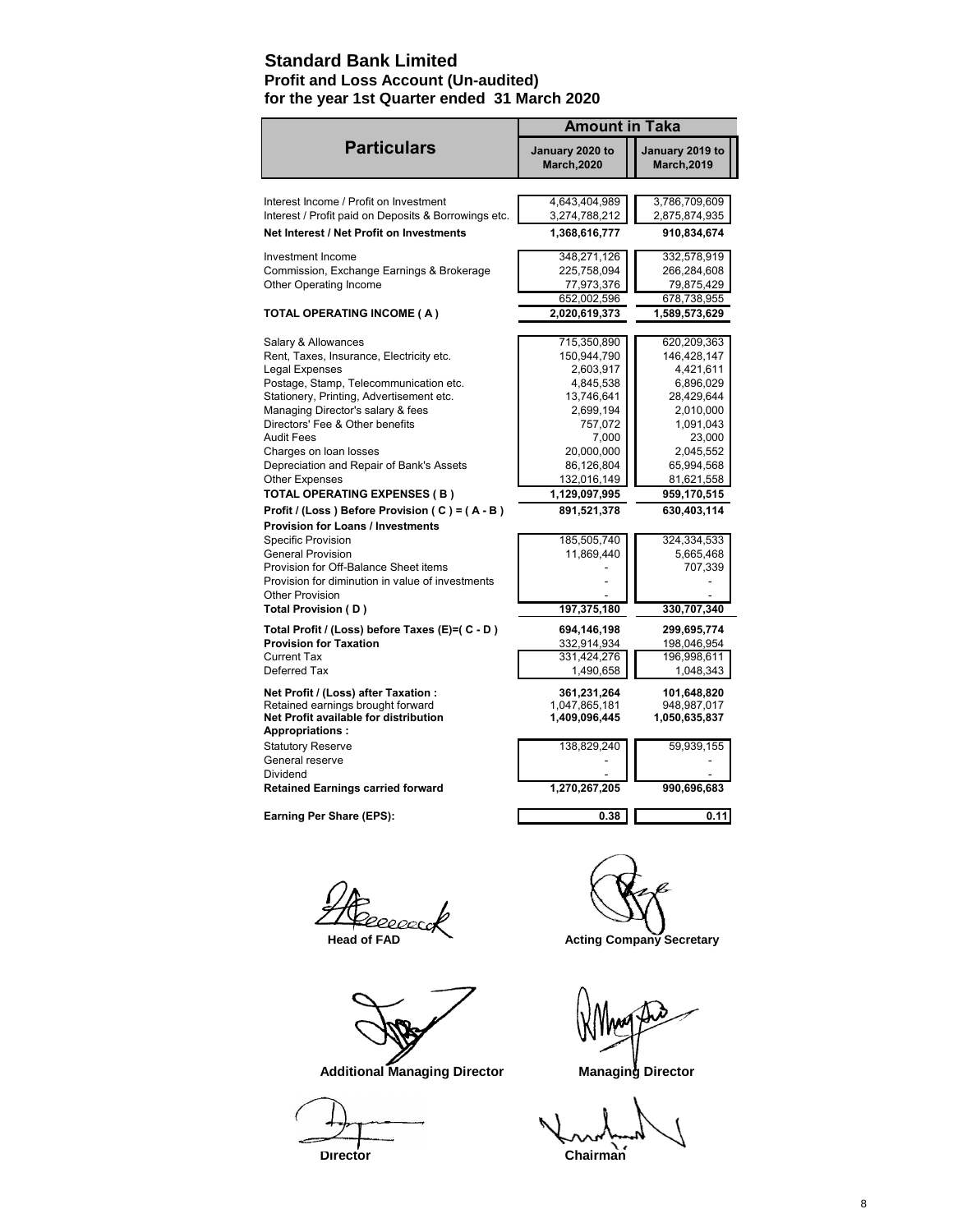### **Standard Bank Limited**

#### **Cash Flow Statement (Un-audited) for the year 1st Quarter ended 31 March 2020**

|                                                                                     |                                       | <b>Amount in Taka</b>                 |  |
|-------------------------------------------------------------------------------------|---------------------------------------|---------------------------------------|--|
| <b>Particulars</b>                                                                  | January 2020 to<br><b>March, 2020</b> | January 2019 to<br><b>March, 2019</b> |  |
| A) CASH FLOW FROM OPERATING ACTIVITIES                                              |                                       |                                       |  |
| Interest receipts in Cash                                                           | 4,813,561,026                         | 3,930,475,278                         |  |
| Interest payments in Cash                                                           | (3,300,464,704)                       | (3, 126, 383, 776)                    |  |
| Dividend receipts                                                                   | 2,835,428                             | 8,697,410                             |  |
| Fee and commission receipts in Cash                                                 | 118,894,315                           | 174,493,197                           |  |
| Recoveries on loans previously written off                                          | 55,655                                | 4,971,788                             |  |
| Cash Payments to employees                                                          | (718,050,084)                         | (622, 219, 363)                       |  |
| Cash Payments to suppliers                                                          | (13,746,641)                          | (28, 429, 644)                        |  |
| Income taxes paid                                                                   | (308, 034, 158)                       | (211, 204, 979)                       |  |
| Receipts from other operating activities                                            | 106,100,770                           | 71,913,836                            |  |
| Payments for other operating activities                                             | (311,066,870)                         | (251, 690, 134)                       |  |
| Cash generated from operating activities before changes in                          | 390,084,738                           |                                       |  |
| operating assets and liabilities                                                    |                                       | (49, 376, 387)                        |  |
| Increase / (Decrease) in operating assets and liabilities                           |                                       |                                       |  |
| Statutory deposits                                                                  |                                       |                                       |  |
| Purchase of trading securities                                                      | 108,988,849                           | (98, 605, 047)                        |  |
| Loans and advances to other banks                                                   |                                       |                                       |  |
| Loans and advances to customers                                                     | 833,589,007                           | (2,883,957,958)                       |  |
| Other assets                                                                        | (498, 770, 946)                       | (500, 159, 353)                       |  |
| Deposits from other banks                                                           | 2,280,000,000                         | (1,350,000,000)                       |  |
| Deposits from customers                                                             | (7,260,616,097)                       | 6,695,423,578                         |  |
| Other liabilities account of customers                                              |                                       |                                       |  |
| <b>Trading liabilities</b>                                                          | (1,716,604,463)                       | 1,667,425,524                         |  |
| Other liabilities                                                                   | 524,749,223                           | 326,144,241                           |  |
|                                                                                     | $\overline{(5,728,664,427)}$          | 3,856,270,986                         |  |
| Net cash flow from operating activities (A)                                         | (5,338,579,689)                       | 3,806,894,598                         |  |
| B) CASH FLOW FROM INVESTING ACTIVITIES                                              |                                       |                                       |  |
| Proceeds from sale of non-trading securities                                        |                                       |                                       |  |
| Payments for Purchase of securities                                                 |                                       |                                       |  |
| Purchase of property, plant & equipment                                             | (37, 675, 088)                        | (183, 731, 955)                       |  |
| Sale of property, plant & equipment                                                 |                                       | 96,722                                |  |
| Purchase / sale of subsidiary                                                       |                                       |                                       |  |
| Net cash flow from investing activities (B)                                         | (37.675.088)                          | (183.635.232)                         |  |
| C) CASH FLOW FROM FINANCING ACTIVITIES                                              |                                       |                                       |  |
| Received from issue of loan capital and debt security                               |                                       |                                       |  |
| Payments for redemption of loan capital and debt security                           |                                       |                                       |  |
| Receipts from issue of ordinary shares                                              |                                       |                                       |  |
| Dividends paid                                                                      |                                       |                                       |  |
| Net Cash flow from financing activities (C)                                         |                                       |                                       |  |
| D) NET INCREASE/(DECREASE) IN CASH AND CASH EQUIVALENTS (A+B+C)                     | (5,376,254,777)                       | 3,623,259,366                         |  |
| E) EFFECTS OF EXCHANGE RATE CHANGES ON CASH AND CASH EQUIVALENTS                    | 106,863,779                           | 91,791,411                            |  |
| F) CASH AND CASH EQUIVALENTS AT BEGINNING OF THE YEAR                               | 41,339,891,146                        | 31,970,120,333                        |  |
| G) CASH AND CASH EQUIVALENTS AT END OF THE YEAR (D+E+F)                             | 36,070,500,148                        | 35,685,171,110                        |  |
|                                                                                     |                                       |                                       |  |
| CASH AND CASH EQUIVALENTS AT END OF THE YEAR                                        |                                       |                                       |  |
| Cash in hand (including foreign currencies)                                         | 2,025,657,639                         | 1,819,491,676                         |  |
| Balance with Bangladesh Bank and its agent bank(s)(including foreign<br>currencies) | 11,609,282,479                        | 8,839,381,382                         |  |
| Balance with other Banks and financial institutions                                 | 992,785,762                           | 3,715,590,933                         |  |
| Money at Call and Short Notice                                                      | 612,400,000                           | 850,000,000                           |  |
| Govt. Security/Reverse repo (Less:Revaluation Reserve on Investment)                | 20,825,946,968                        | 20.457.609.219                        |  |
| Prize Bonds                                                                         | 4,427,300                             | 3,097,900                             |  |
|                                                                                     | 36,070,500,148                        | 35,685,171,110                        |  |
| Net Operating Cash Flows (NOCF) per Share                                           | (5.57)                                | 3.97                                  |  |
|                                                                                     |                                       |                                       |  |
|                                                                                     |                                       |                                       |  |

Additional Managing Director **Managing Director** 

**THE RECECCION Acting Company Secretary** 

 **Director Chairman**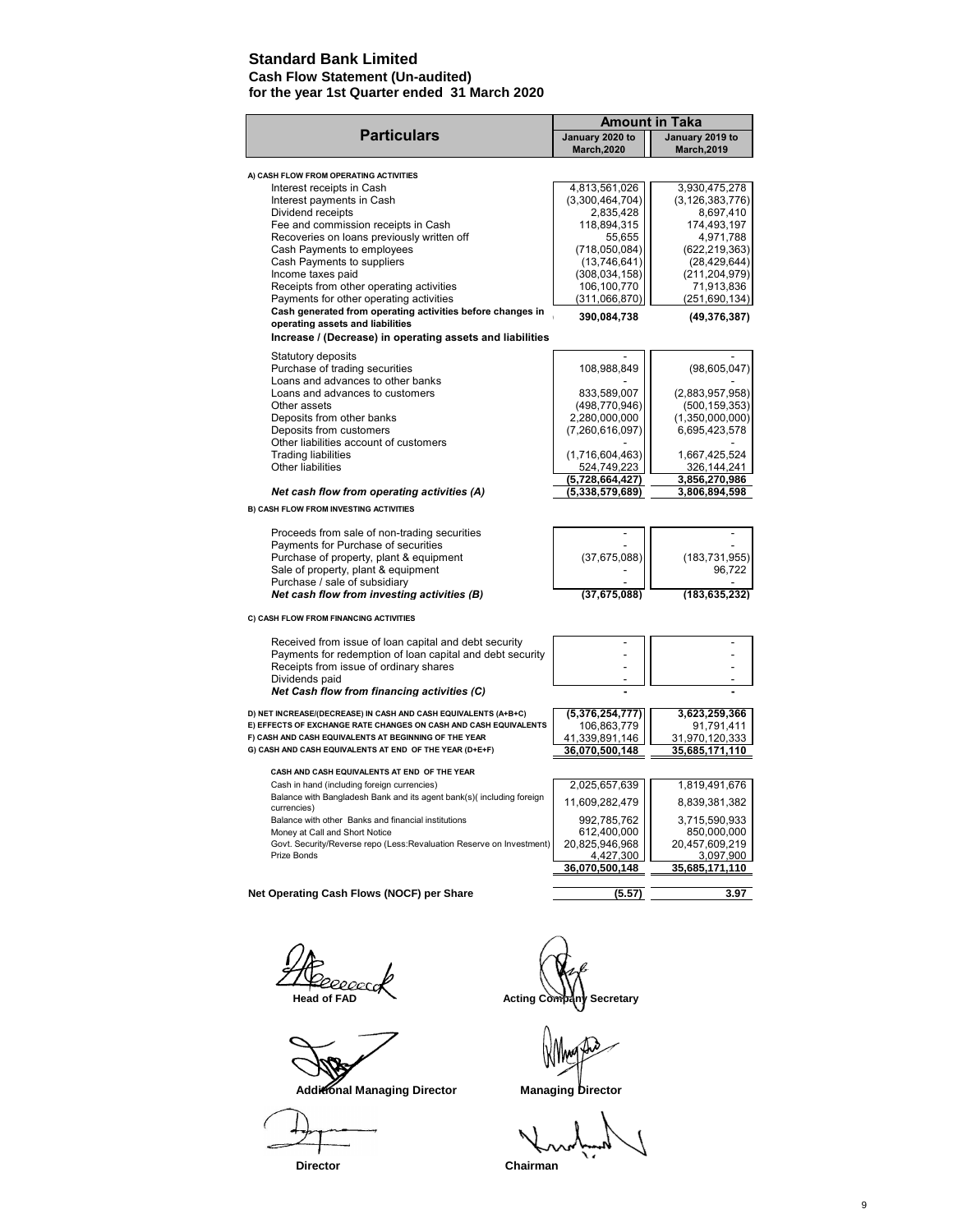# **Standard Bank Limited Statement of Changes in Shareholders' Equity (Un-audited) for the year 1st Quarter ended 31 March 2020**

| (Amount in Taka)                                                                                        |                 |                                    |                           |                                                   |                                         |                |
|---------------------------------------------------------------------------------------------------------|-----------------|------------------------------------|---------------------------|---------------------------------------------------|-----------------------------------------|----------------|
| <b>Particulars</b>                                                                                      | Paid up Capital | <b>Statutory</b><br><b>Reserve</b> | General<br><b>Reserve</b> | <b>Revaluation</b><br>gain/loss on<br>investments | <b>Profit &amp; Loss</b><br>surplus A/c | <b>Total</b>   |
| Balance as on 1-1-2020                                                                                  | 9,580,864,650   | 5,578,066,726                      |                           | 84,328,448                                        | 1,047,865,181                           | 16,291,125,005 |
| Changes in accounting policy                                                                            |                 |                                    |                           |                                                   |                                         |                |
| <b>Restated Balance</b>                                                                                 | 9,580,864,650   | 5,578,066,726                      |                           | 84,328,448                                        | 1,047,865,181                           | 16,291,125,005 |
| Surplus/Deficit on revaluation of properties<br>Adjustment of last year revaluation gain on investments |                 |                                    |                           | (84, 328, 448)                                    |                                         | (84, 328, 448) |
| Surplus/Deficit on revaluation of investment                                                            |                 |                                    |                           | 120,330,480                                       |                                         | 120,330,480    |
| Currency translation difference                                                                         |                 |                                    |                           |                                                   |                                         |                |
| Net gains and losses not recongnised in the income<br>statement                                         |                 |                                    |                           |                                                   |                                         |                |
| Adjustment of last year                                                                                 |                 |                                    |                           |                                                   |                                         |                |
| Net profit for the period                                                                               |                 |                                    |                           |                                                   | 361,231,264                             | 361,231,264    |
| Dividends from SBL Capital Management Ltd                                                               |                 |                                    |                           |                                                   |                                         |                |
| Dividends from SBL Securities Ltd                                                                       |                 |                                    |                           |                                                   |                                         |                |
| Dividends (Cash & Bonus shares)                                                                         |                 |                                    |                           |                                                   |                                         |                |
| Issue of Right Shares                                                                                   |                 |                                    |                           |                                                   |                                         |                |
| Appropriation made during the year                                                                      |                 | 138,829,240                        |                           |                                                   | (138, 829, 240)                         |                |
| <b>Balance as on 31.03.2020</b>                                                                         | 9,580,864,650   | 5,716,895,966                      |                           | 120,330,480                                       | 1,270,267,205                           | 16,688,358,301 |
| <b>Balance as on 31.03.2019</b>                                                                         | 8,709,876,960   | 5,076,796,939                      |                           | 133,307,405                                       | 990,696,683                             | 14,910,677,987 |

**The Research Acting Company Secretary**<br>
Head of FAD Acting Company Secretary

 **Additional Managing Director Managing Director** 

 **Director Chairman**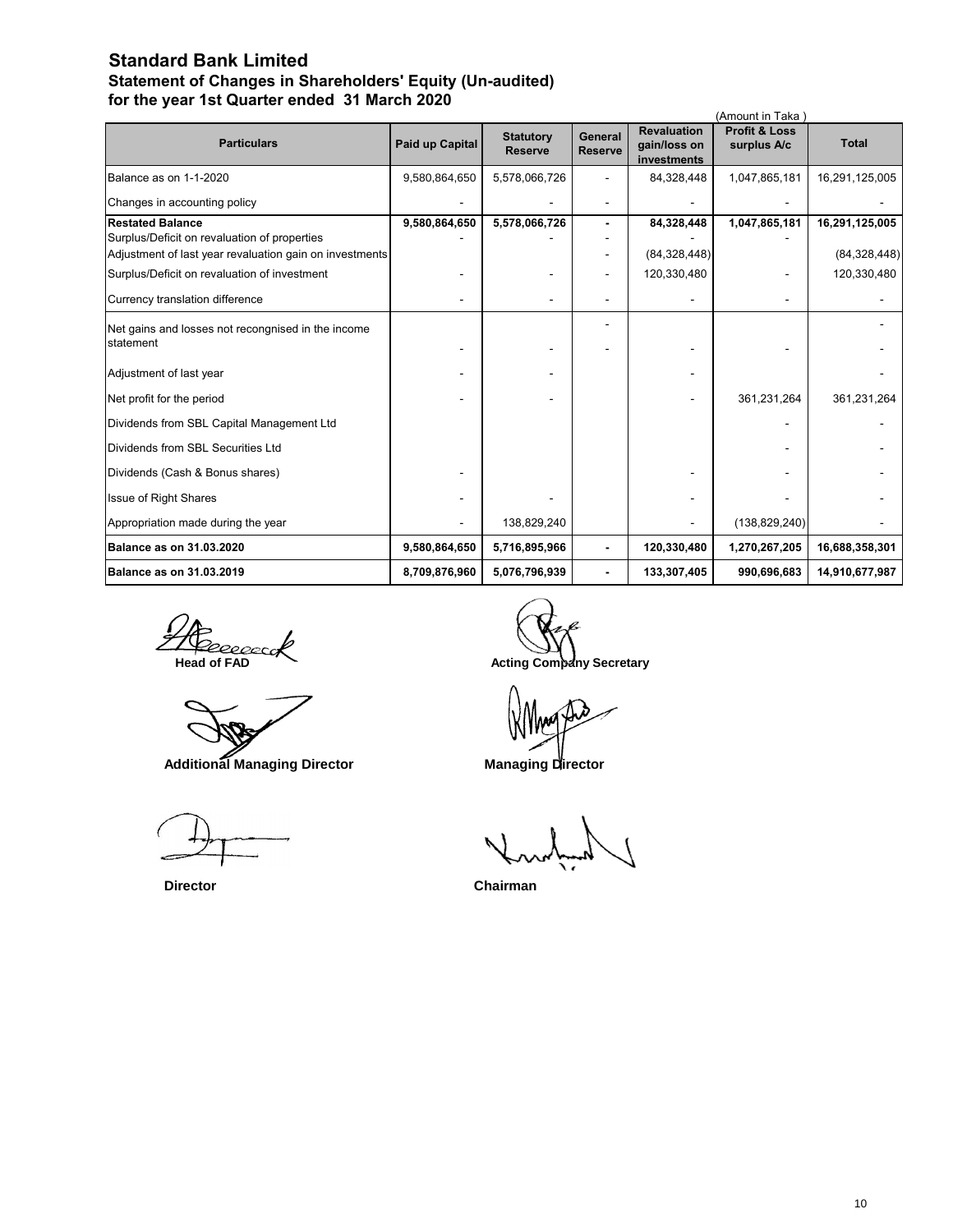### **Standard Bank Limited**

**Notes to the Financial Statements (Un-audited)**

**for the year 1st Quarter ended 31 March 2020**

### **1. LEGAL STATUS AND NATURE OF THE COMPANY**

Standard Bank Limited was incorporated in Bangladesh as a Public Limited Company with limited liability under the Companies Act, 1994 on 11th May 1999 and commenced commercial operation on 3<sup>rd</sup> June 1999. The Bank went for the public issue of shares in 2003 and its shares are listed with Dhaka Stock Exchange and Chittagong Stock Exchange.Now it has 134 Branches all over Bangladesh.

The commercial banking activities of the Bank encompass a wide range of services including accepting deposits , making loans, discounting bills, conducting money transfer and foreign exchange transactions and performing other related services such as safe keeping, collections, issuing guarantees, acceptances and letters of credit.

#### **a) Conventional Banking:**

The principal activities of the bank are to provide all kinds of commercial banking services to its customers through its branches & SME Centers.

#### **b) Islamic Banking:**

The Bank operates Islamic banking in two branches designated for this purpose in complying with the rules of islamic shariah.A separate balance sheet , income statement as recommended by the Central Shariah Board for Islamic Banking in Bangladesh.

#### **c) Off-Shore Banking Unit (OBU)**

The Bank obtained Off-shore Banking Unit Permission vide Letter No. BRPD (P-3)744(110)/2010-839 dated June 11, 2010 and commenced operation on June 23, 2015. The Off-shore Banking Unit is governed under the rules and guidelines of Bangladesh Bank. The principal activities of the Unit are to provide all kinds of commercial banking services to its customers in foreign currencies approved by the Bangladesh Bank.

#### 1.1 **Subsidiary Companies**

#### 1.1(a) **SBL Capital Management Ltd(SCML):**

The Bank obtained permission to embark upon Merchant banking from the Bangladesh Securities and Exchange Commission(SEC) vide its certificate no. SEC/Reg/MB/SUB/13/2010/529 dated January 05 ,2011Under the Securities and Exchange Commission Act,1993. The main objectives of the Company are to carry out the business of full fledged merchant banking activities like issue management, portfolio management, underwriting, corporate advisory services etc

#### 1.1(b) **Standard Excahnge Company (UK) Limited**

Bangladesh Bank vide their letter No.BRPD(M) 204/15/2009-18 Dated 15<sup>th</sup> February 2009 has accorded approval to the bank for opening a fully owned subsidiary company in the name and style of Standard Excahnge company (UK) Limited. The company was incorporated 19th June,2009 under the Companies Act 2006 of UK with the registration number 06851946 as private company limited by shares. The registered office is located at 101 whitechapel Road London. The main activities of the exchange house are to carry on the remittance business and to undertake and participate in transactions, activities and operation commonly carried on or undertaken by remittance and exchange houses. .

#### 1.1(c) **Standard Co (USA) Inc.DBA : Standard Express:**

Bangladesh Bank vide their letter No. BRPD(M) 204/15/2009-116 Dated 27<sup>th</sup> October 2009 has accorded approval to the bank for opening a fully owned subsidiary company in the name and style of Standard Co (USA) Inc.DBA : Standard Express, in short we presented "Standard Express (USA) Ltd.The company was incorporated 1<sup>st</sup> February,2010 with the registration number 27-2118554 as private company limited by shares. The registered office is located at 37-22 73rd street #2B Jackson heights, New York. The main activities of the exchange house are to carry on the remittance business and to undertake and participate in transactions, activities and operation commonly carried on or undertaken by remittance and exchange houses. .

#### 1.1(d) **Standard Bank Securities Limited**

Standard Bank Securities Limited was incorporated on November,22,2012 as a public limited company under the Companies Act 1994 vide certificate of incorporation no. C-105725/12.Standard Bank Securities Limited become member of Dhaka Stock Exchange Limited for brokerage transaction.Standard Bank Securities Limited commenced its operation from 21 June,2013. The main objectives of the company is to carry on the business of stock broker /stock dealer and other related business in connection with the dealing of listed securities . Other obectives of the company are to buy,sell, hold or otherwise acquire or invest the capital of the company in shares,stocks and fixed income securities etc.

#### **2 SIGNIFICANT ACCOUNTING POLICIES Basis of Preparation for Financial Statements**

The Financial statements of the Bank are made upto 31<sup>st</sup> March 2020 and are prepared under the historical cost convention and in accordance with the "First Schedule (Sec-38) of the Bank Companies Act, 1991, BRPD Circular # 14 dated 25 June 2003, other Bangladesh Bank Circulars, International Accounting Standards and International Financial Reporting Standards adopted by the Institute of Chartered Accountants of Bangladesh, Companies Act, 1994, the Securities and Exchange Rules 1987, Dhaka & Chittagong Stock Exchange Listing Regulations and other laws and rules applicable in Bangladesh.In case of the requirement of Bangladesh Bank differs with those of IAS/IFRS , the requirement of Bangladesh Bank have been applied"

#### **2.1 Basis of Consolidation :**

The consolidated financial statements include the financial statements of standard Bank Limited, Islamic banking window, and its subsidiaries SBL Capital management Ltd,Standard Bank Securities Ltd,Standard Exchange Company (UK) Ltd and Standard Co (USA) Inc.DBA : Standard Express made up to the end of the financial year. A Banking software system "Stelar" consolidated all transactions of branches as well as head office and produces consolidated balance sheet and Profit & loss Account . These consolidated records are maintained at the Head office of the Bank based on which these financial statements have been prepared.

The consolidated financial statements have been prepared in accordance with International Accounting standard 27: consolidated and separate financial statements , IAS-34 "Interim Financial Reporting" and Rules 13 of the Securities and Exchange Rules 1987 . The consolidated financial statements have been prepared to a common reporting period ending in 30th September 2019.

#### **2.2 Statement of Cash flows**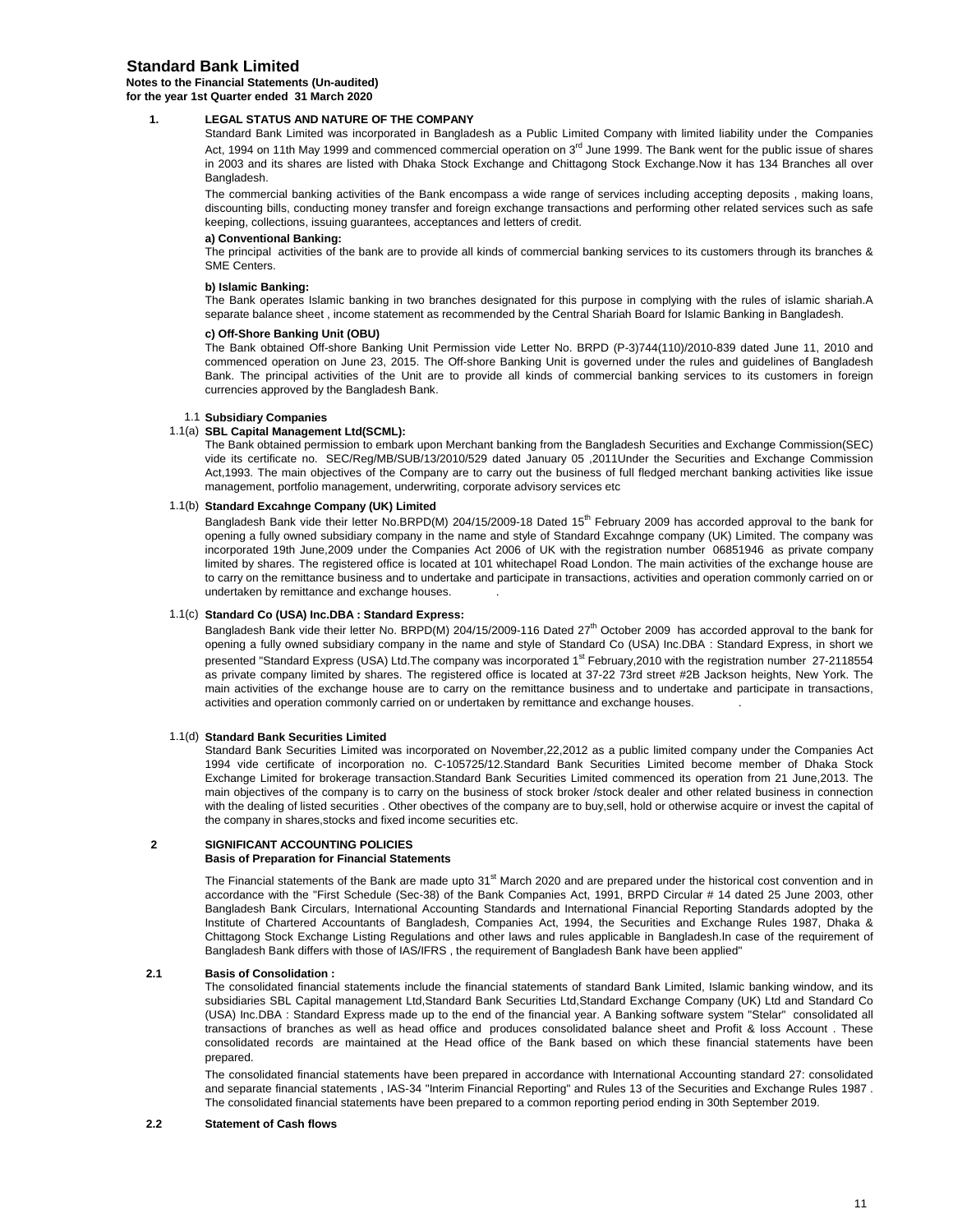Statement of cash flows is prepared by using the 'Direct Method' in accordance with BAS 7 "Statement of Cash Flows" and under the guidance of Bangladesh Bank BRPD Circular No. 14 dated 25.06.2003 & BRPD Circular No. 15 dated 09.11.2009 whereby gross cash receipts and gross cash payments on Operating Activities, Investing Activities and Financing Activities have been recognized. Cash and Cash Equivalents comprise short term, highly liquid investments that are readily convertible and are subject to an insignificant risk to changes in value.

#### **2.3 Reporting Period**

These financial statements cover from January 01 to March 31, 2020.

#### **2.4 Statement of Changes in Equity**

Statement of changes in Equity has been prepared in accordance with BAS 1 "Presentation of Financial Statements" and under the guidance of Bangladesh Bank BRPD Circular No. 14 dated 25.06.2003 & BRPD Circular No. 15 dated 09.11.2009

#### **2.05 Provisions for Loans and Advance**

Provision for Loans and Advance have been made as per directives of Bangladesh Bank issued from time to time.

**2.06 Provisions for Investment**

Provisions for diminution in value of investment is made for loss arising on diminution value of investment in quoted shares.

#### **2.07 Provisions for off balance sheet exposures**

Off-balance sheet items have been disclosed under contingent liabilities and other commitments according to Bangladesh Bank guidelines. Bank maintained provision against off-balance sheet exposures as per BRPD Circular no.14, dated 23 September 2012 & BRPD Circular No. 07, dated 21 June 2018 .

#### **2.08 Provision for Taxation**

The company is a publicly traded company as per the Incme Tax Ordinance 1984. Provision for Current Income Tax has been made at the existing rate of 37.50% as prescribed in Finance Act 2019 of the accounting profit made by the Bank after considering some of the Taxable add backs of income and disallowances of expenditures.

| Provision for current tax made during the period | 31.03.20      | 31.03.19       |
|--------------------------------------------------|---------------|----------------|
| Income tax $@$ 37.50% on taxable profit (A)      | 330,857,190   | 195,244,620.94 |
| Add: Income tax @ 20% on dividend income         | 567,086       | 14,508.36      |
| Capital Gain on Share @ 10%                      |               |                |
| Capital Gain on sale of Fixed Assets (15%)       |               |                |
| Capital Gain on Govt. securities (0%)            |               | 1,739,482.00   |
| <b>Estimated provision required</b>              | 331,424,276   | 196,998,611    |
|                                                  |               | 0              |
| <b>Consolidated Provision for Taxation</b>       |               |                |
| Standard Bank Limited (note-12.7)                | 331,424,276   | 196,998,611    |
| SBL Capital Mgt. Ltd.                            | 2,905,286     | 2,130,784      |
| <b>SBL Securities Ltd.</b>                       | 2,097,963     | 2,807,673      |
|                                                  | 336,427,525   | 201,937,068    |
| Deferred tax liabilities/(Asset)                 |               |                |
| Carrying amount                                  | 3,914,841,727 | 3,766,464,718  |
| Tax base                                         | 3,643,701,975 | 3,534,718,880  |
| Taxable Temporary Difference                     | 271,139,751   | 231,745,838    |
| Applicable tax rate                              | 37.50         | 37.50          |
| <b>Deferred Tax Liability</b>                    | 101,677,407   | 86,904,689     |
| Opening balance                                  | 100,186,749   | 85,856,347     |
| Deferred tax (income)/expenses                   | 1,490,658     | 1,048,342      |
|                                                  | (0)           | (0)            |

#### **2.09 Workers Participation Fund and Welfare Fund**

Consistent with the industry practice and in accordance with The Bank Company Act. 1991, no provision has been made for WPPF.

#### **2.10 Earning Per Share**

The company calculates Earning per share (EPS) in accordance with International Accounting Standards (IAS)-33"Earning Per Share" which has been shown on the face of profit and loss account. This has been calculated by dividing the basic earnings by the weighted average number of ordinary shares outstanding during the year.

|      |                                                                  | Mar-20         | Dec-19         |
|------|------------------------------------------------------------------|----------------|----------------|
| 2.11 | <b>Composition of Sharesholders' equity</b>                      |                |                |
|      | Solo                                                             |                |                |
|      | (95,808,465 ordinary shares @Taka 10.00 each)<br>Paid-up Capital | 9,580,864,650  | 9,580,864,650  |
|      | <b>Statutory Reserve</b>                                         | 5,716,895,966  | 5,578,066,726  |
|      | General Reserve                                                  |                |                |
|      | Revaluation Reserve on Investment                                | 120,330,480    | 84,328,448     |
|      | Surplus in Profit and Loss Account/ Retained earnings            | 1,270,267,205  | 1,047,865,181  |
|      | Minority Interest                                                |                |                |
|      |                                                                  | 16,688,358,301 | 16,291,125,005 |
|      | Consolidated                                                     |                |                |
|      | (95,808,465 ordinary shares @Taka 10.00 each)<br>Paid-up Capital | 9,580,864,650  | 9,580,864,650  |
|      | <b>Statutory Reserve</b>                                         | 5,716,895,966  | 5,578,066,726  |
|      | General Reserve                                                  |                |                |
|      | Revaluation Reserve on Investment                                | 120,330,480    | 84,328,448     |
|      | Surplus in Profit and Loss Account/ Retained earnings            | 1,230,730,647  | 1,004,465,166  |
|      | <b>Minority Interest</b>                                         | 152,116        | 151,362        |
|      |                                                                  | 16,648,973,859 | 16,247,876,352 |
|      |                                                                  |                |                |